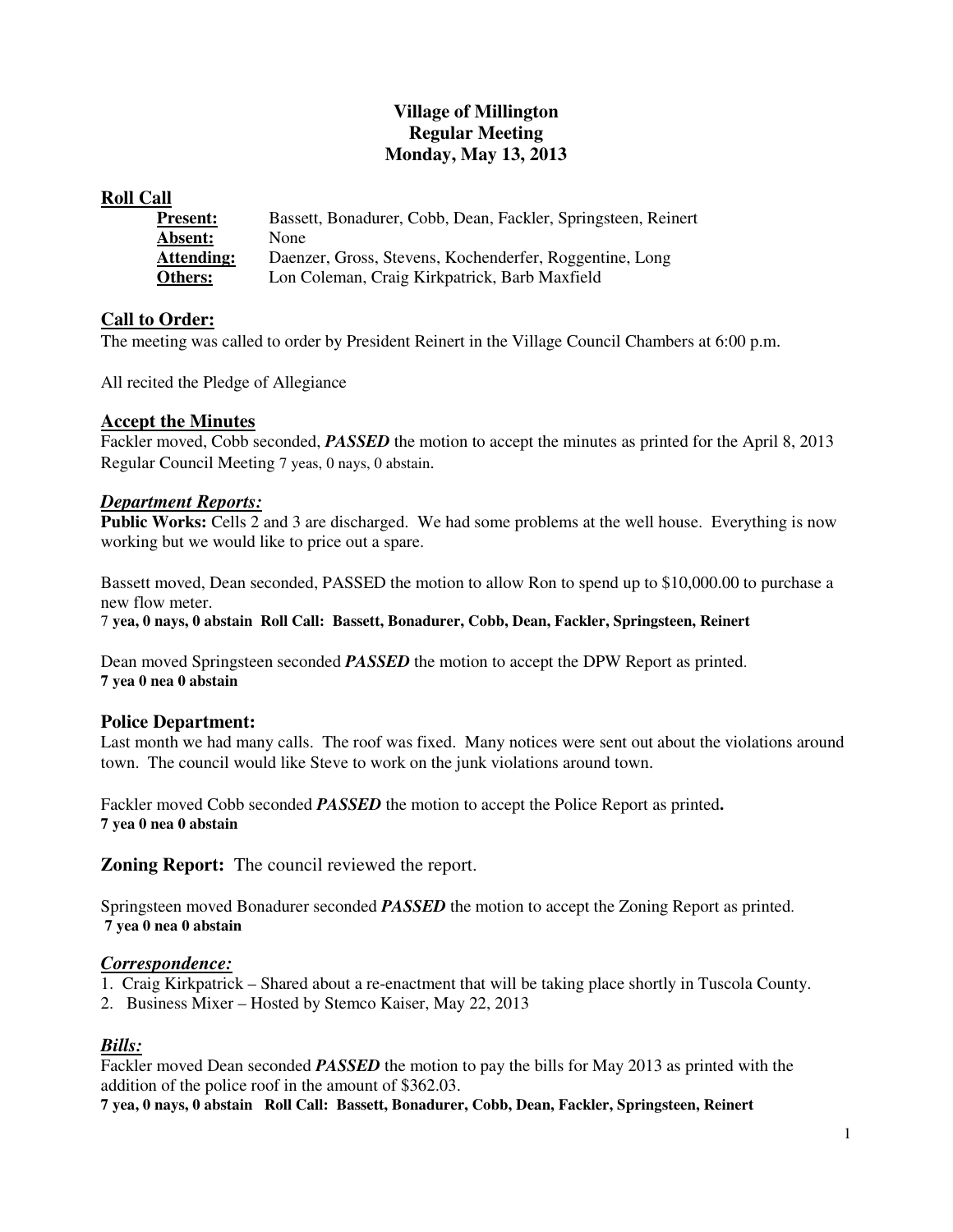# *Treasurer's Report:*

Fackler moved Bassett seconded *PASSED* the motion to accept the Treasurer's Report as printed. **7 yea, 0 nays, 0 abstain Roll Call: Bassett, Bonadurer, Cobb, Dean, Fackler, Springsteen, Reinert** 

*Public Comment:* Barb Maxfield thanked Ron for the blading done at the park.

### *Old Business:*

**1. Garbage Prices***:* **Accepting bids for Garbage – due July 8, 2013 at 3:00 p.m. Publish notices for a 3 year or higher contract with bi-weekly curbside recycling. Set bid opening for July 8, 2013 at 5:30 p.m.** 

### *New Business*

1. RACE FOR CHASE – Lon Coleman: This is the  $4<sup>th</sup>$  annual and it will be held June  $8<sup>th</sup>$ . They would like permission to use our property to hold this event.

Dean moved Springsteen seconded **PASSED** the motion to allow the 4<sup>th</sup> Annual Race for Chase to continue as in the past years with closings from  $6$  a.m.  $-12$  noon on June  $8<sup>th</sup>$ . **7 yeas, 0 nea, 0 abstain** 

### 2. Set Millage Rate - Treasurer Form L-4029

Fackler moved Cobb seconded *PASSED* the motion to set the millage rate @ 11.7113 for General and 2.3775 for Village Operating Utility.

**7 yea, 0 nays, 0 abstain Roll Call: Bassett, Bonadurer, Cobb, Dean, Fackler, Springsteen, Reinert**

### 3. DDA TIF – 2011 Adjustment: **The council discussed the TIF funding. The proposed repayment will be sent to the DDA for approval.**

4. Lawsuit on Medical Marijuana – Pet Jensen

### 5. Foreclosed Property for sale – 8478 East - \$3835.25

Bassett moved Springsteen seconded *PASSED* the motion to decline the foreclosure property located at 8478 East St. **7 yea, 0 nays, 0 abstain Roll Call: Bassett, Bonadurer, Cobb, Dean, Fackler, Springsteen, Reinert** 

6. Bid on Police Car: **Dave received a bid from McDonald's plus they will take ours for trade.**  Cobb moved Dean seconded *PASSED* the motion to accept the bid from McDonald's in the amount of \$22,432.01 minus any trade in for a 2013 Chevy Impala. **7 yea, 0 nays, 0 abstain Roll Call: Bassett, Bonadurer, Cobb, Dean, Fackler, Springsteen, Reinert** 

7. Bids on Salt Shed: **3 bids were received. Boesch Builders was the low bid in the amount of 62,145. {They also built Vassar's Salt Shed.} They would like to put a steel roof for approximately \$150.00 more and mesh to keep the birds out for approximately \$700.00.**

**Cobb** moved Springsteen seconded *PASSED* the motion to accept the bid from Boesch Builders in the amount of \$62,995.00 including the addition of the steel roof, wire mesh, and concrete floor. **7 yea, 0 nays, 0 abstain Roll Call: Bassett, Bonadurer, Cobb, Dean, Fackler, Springsteen, Reinert**